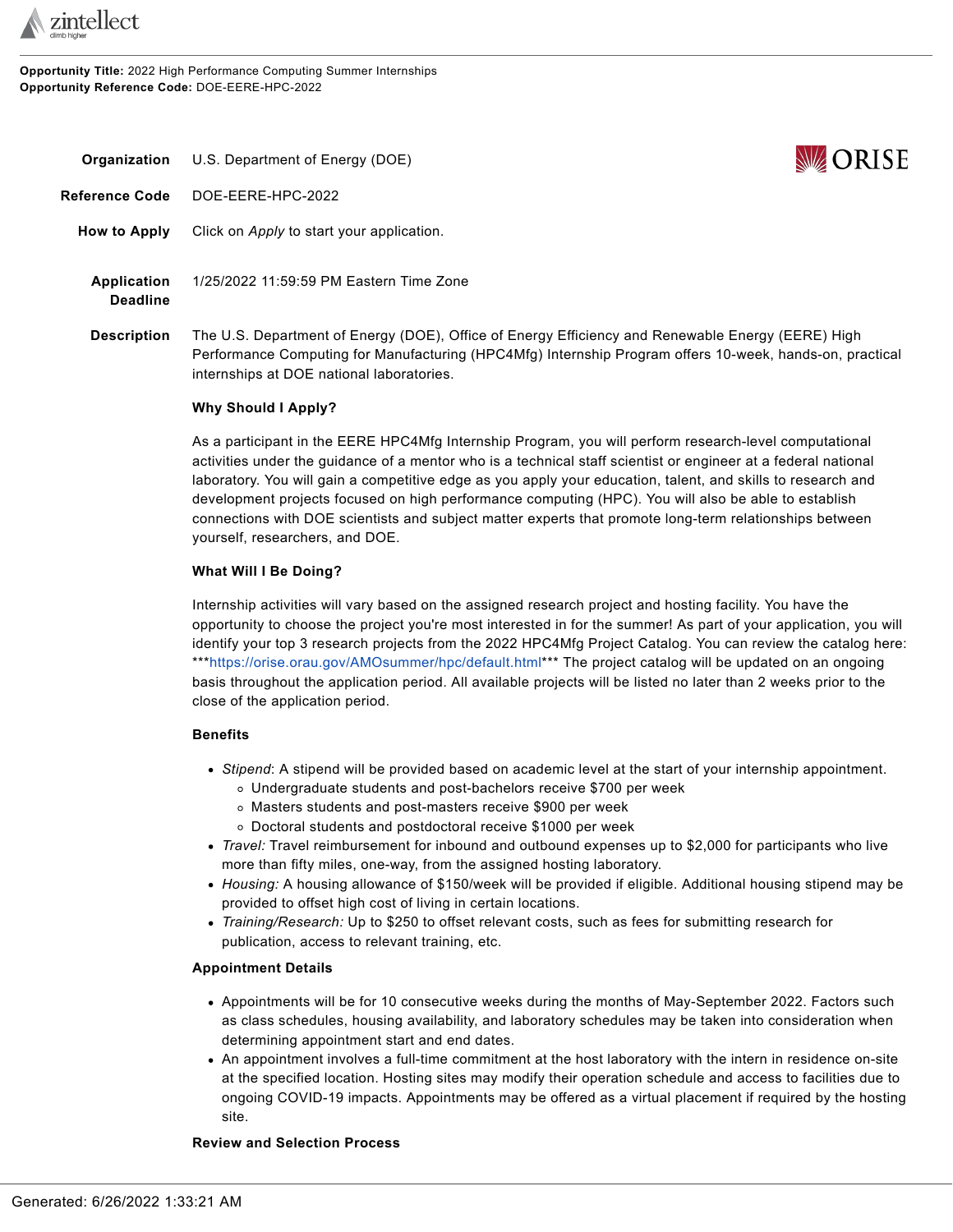

**Opportunity Title:** 2022 High Performance Computing Summer Internships **Opportunity Reference Code:** DOE-EERE-HPC-2022

- 1. Hosting sites will review applications based on educational background, experience, interests, skills, career goals, and fit for projects.
- 2. Hosting laboratories will submit their recommended candidates to ORISE.
- 3. Selected applications will undergo an eligibility and compliance check by ORISE.
- 4. Final selection will be made by a federal official from EERE.
- 5. EERE will notify ORISE of final selections and ORISE will notify selected candidates and hosting laboratories.

# **Nature of Appointment**

Participants will not enter into an employee/employer relationship with ORISE, ORAU, DOE, or hosting laboratory. Instead, participants will be affiliated with ORISE for the administration of the appointment through the ORISE Letter of Appointment and Terms of Appointment.

### **Background**

For half a century, America has led the world in high performance computing (HPC) thanks to sustained federal government investments in research and development and regular deployment of new systems. The strong synergy between hardware development and software and application development has been a defining strength of the U.S. approach. High Performance Computing for Manufacturing (HPC4Mfg) unites world-class computing resources and the expertise of national laboratories to deliver solutions that could revolutionize manufacturing.

The HPC4Mfg program is a partnership between the public and private sectors to facilitate the use of advanced computational techniques in the private sector with the aim of reducing national energy consumption. In the HPC4Mfg Internship Program, student projects typically involve performing advanced simulation and modeling in topic areas such as materials, computational fluid dynamics, combustion and machine learning applied to scientific computational results. The HPC4Mfg program is a component of High Performance Computing for Energy Innovation initiative. More information about the program can be found at <https://hpc4energyinnovation.llnl.gov/>. This program is sponsored by the Advanced [Manufacturing](https://www.energy.gov/eere/amo/advanced-manufacturing-office) Office [\(AMO\)](https://www.energy.gov/eere/amo/advanced-manufacturing-office) within the U.S. [Department](https://www.energy.gov/eere/office-energy-efficiency-renewable-energy) of Energy (DOE), Office of Energy Efficiency and Renewable Energy [\(EERE\)](https://www.energy.gov/eere/office-energy-efficiency-renewable-energy).

# **Qualifications In order to be considered, applicants must meet each of the following criteria:**

- Be a U.S. citizen.
- Be at least 18 years old by May 1, 2022.
- Meet one of the following conditions:
	- Recent graduate: Have earned an undergraduate or graduate degree in the past two years in a discipline related to high performance computing.
	- Undergraduate Student: Be enrolled as a full-time student as a junior or senior at a U.S. accredited college or university pursuing a degree in a discipline related to high performance computing.
	- Graduate Student: Be enrolled as a full-time graduate student at a U.S. accredited college or university pursuing a degree in a discipline related to high performance computing.

Eligible disciplines can be found in the list below.

# **Additional Information:**

- If selected for an internship appointment, you will be required to provide proof of degree or proof of enrollment for Spring 2022 prior to the start of your internship.
- You are required to have health insurance coverage during the appointment period and to provide proof of this coverage prior to the start of the appointment.
- You will be required to meet ALL facility guidelines and requirements, including any citizenship, security,